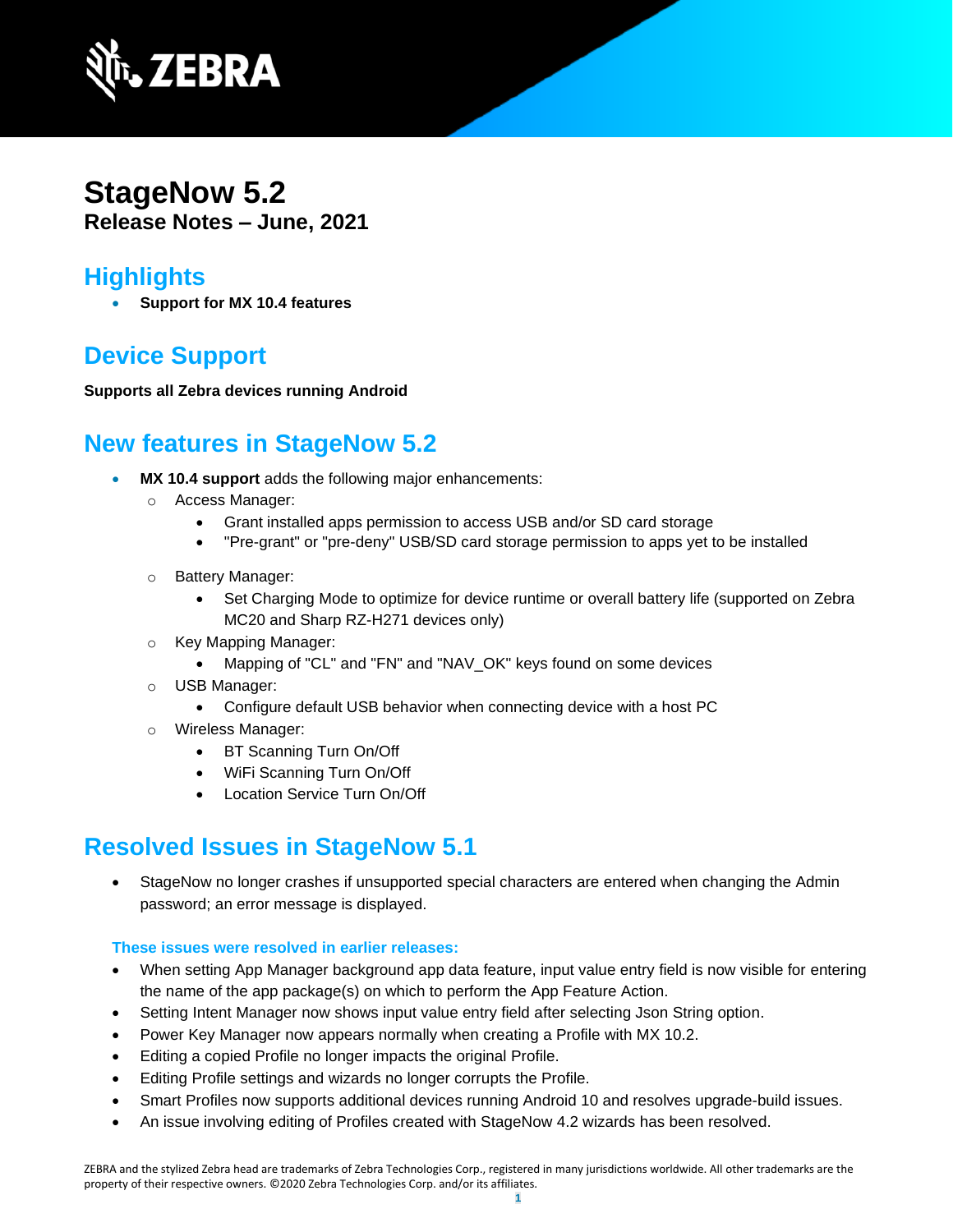

- Dynamic Profile accepts the ampersand (&) character in Input .csv file while generating barcodes dynamically.
- StageNow can now be used on workstations with users other than the "Admin" user.
- Note: The Trusted Staging feature is not available for non-admin users. • Intent Manager now supports EMM enrollment using Google's CloudDPC client.

# **Usage Notes**

The following versions of StageNow can be upgraded to StageNow v5.2:

- 1. StageNow v5.1
- 2. StageNow v5.0.2

## **Known Issues**

- After changing default USB behavior changed USB behavior is not seen. TO REMEDY: Unplug and Plug the device, you can see the changed USB behavior.
- A10 Smart Profile updates will not work if already downloaded using StagenNow v5.0.1 once upgraded to v5.0.2. TO REMEDY: Delete the older respective xml files for those builds from \AppData\Roaming\StageNow\AST\FTP\SETTINGS and create a fresh Lifeguard profile.
- Zero Touch profiles will not work if already created in previous versions of StageNow after upgrade to 5.0.2 TO REMEDY: create a fresh Zero Touch profile using upgraded version 5.0.2.
- StageNow device client does NOT support secondary users when using Android multi-user mode,
- StageNow does NOT support Android split-screen mode.
- DataWedgeMgr in StageNow tool with MX 9.4 is not compatible with devices running with MX 9.4.
- Screen flickering before an Enterprise Reset has been observed on Android Oreo devices when the reset is performed using a StageNow barcode, this is temporary and there are no adverse effects to the device operation once Enterprise Reset has been completed on the And Oreo devices.
- Dynamic Staging functionality is available only to the Staging Administrator; Dynamic Staging profiles published to the Staging Operator might not work as expected.
- Device reboot is sometimes executed before applying configuration settings if the reboot setting is placed in the deployment section of a Profile. TO REMEDY: Do not add reboot settings using the assisted Wizard, use Xpert mode to construct the same defined profile with the reboot setting or use Xpert mode to reboot the device.
- .bin files generated from a Staging profile sometimes do not work on the device. TO REMEDY: Generate new .bin file from same profile.
- Wi-Fi Hotspot staging feature is NOT supported on workstations running Windows 10.
- If StageNow does not run as expected on Windows 10, quit and launch StageNow while selecting "Run as Administrator."
- Check for updates on startup (AWS/auto tool Updates) has been stopped; please download and install the latest StageNow tool from Zebra support portal.
- CSP Library:
	- $\circ$  Can be used for importing plug-in CSPs with their features displayed alongside other MX versions.
	- $\circ$  Errors sometimes occur when deleting an .apk file imported to the CSP Library as a plug-in CSP. TO REMEDY: Export all profiles, delete the StageNow DB and re-import all profiles. (StageNow DB is found in the %APPDATA% directory).

# **Important Link[s](http://techdocs.zebra.com/stagenow/)**